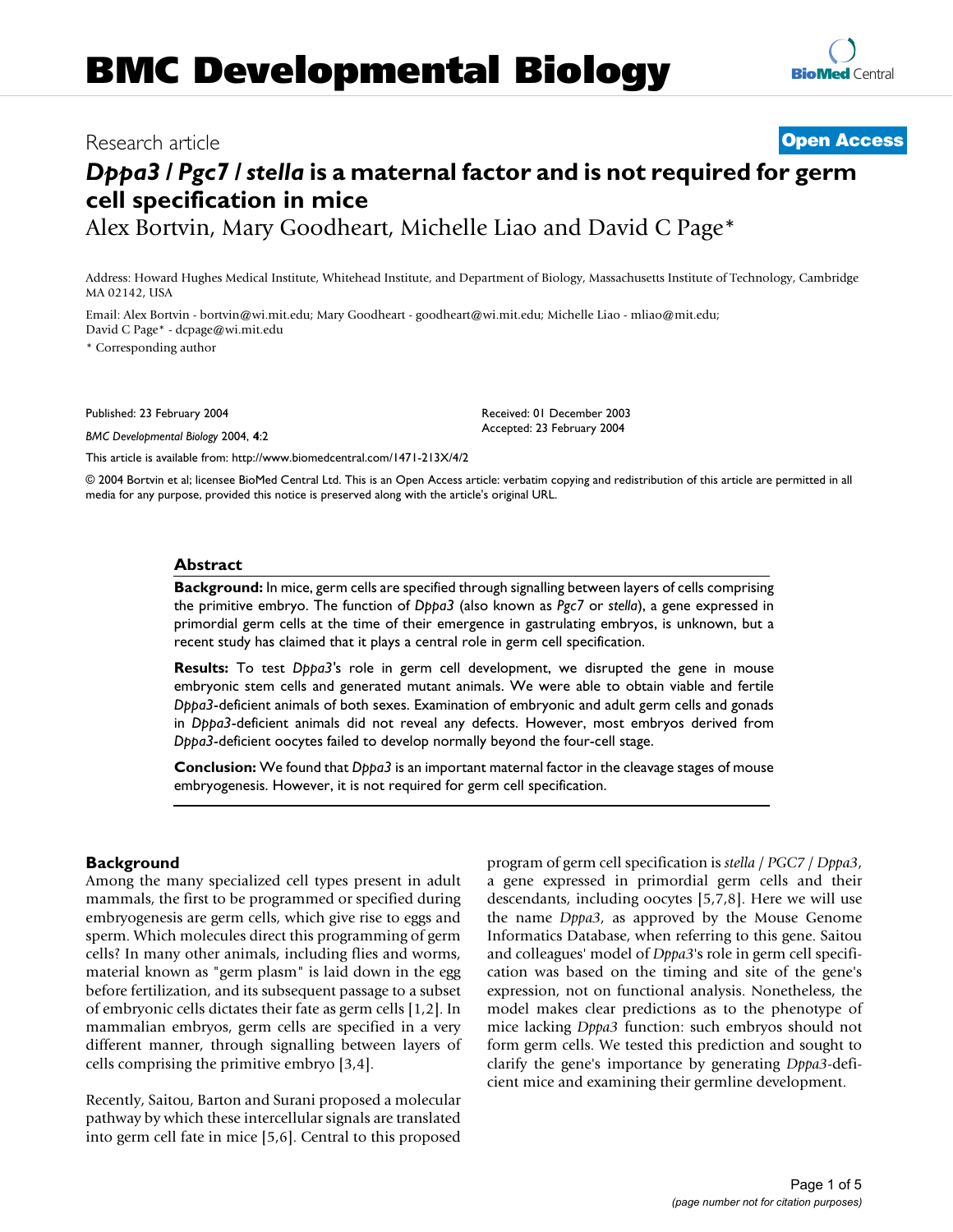

#### **Figure 1**

**Generation of** *Dppa3***-deficient animals. A**, Schematic representation of genomic ablation of *Dppa3*. The gene's four exons are shown; non-coding regions of the first and last exons are shaded gray. The hygromycin-thymidine kinase (Hygro-TK) cassette replaces the entire open reading frame of the gene. *Cre*-mediated excision of the selection cassette leaves only the non-coding portions of the gene, together with a single *loxP* site (white triangle). Also shown are the locations of genotyping primers p1, p2 and p3 in wild-type and mutated *Dppa3* alleles. **B**, PCR genotyping of the offspring of an intercross between *Dppa3tm1WHT* /+ animals. Inferred genotypes are shown above the gel image. The wild type allele yields a PCR product of 304 bp with primers p1 and p2. The mutant allele (*Dppa3tm1WHT*) yields a PCR product of 492 bp with primers p1 and p3. M, DNA molecular weight marker.

# **Results and Discussion**

We disrupted the *Dppa3* gene in cultured embryonic stem (ES) cells and thereby generated *Dppa3*-deficient mice. Specifically, we replaced the entire open reading frame of *Dppa3* in mouse V6.5 ES cells [9] with a hygromycin-thymidine kinase selection cassette flanked by loxP sites (Figure 1A). The selection cassette was subsequently removed via transient expression of Cre recombinase in targeted ES cells. The resulting heterozygous *Dppa3tm1WHT*/+ ES cells were used to generate chimeric mice, which transmitted the mutation to offspring. Intercrosses between *Dppa3tm1WHT*/+ heterozygous animals yielded *Dppa3tm1WHT*/*Dppa3tm1WHT* homozygotes as well as *Dppa3tm1WHT*/+ heterozygotes and +/+ offspring, demon-



#### Figure 2

**Normal germ cell development in the absence of**  *Dppa3***. A**, Gonads from E12.5 embryos (above: wild type; below: *Dppa3tm1WHT*/*Dppa3tm1WHT*) stained for alkaline phosphatase to reveal primordial germ cells. **B**, RT-PCR analysis of gene expression in wild-type and *Dppa3tm1WHT*/ *Dppa3tm1WHT* adult ovaries. **C,D**, *Dppa3tm1WHT*/*Dppa3tm1WHT*  testis (**C**) and ovary (**D**) are histologically normal.

strating that zygotic function of *Dppa3* is not essential for viability (Figure 1B). This allowed us to characterize germ cell development in animals lacking *Dppa3*.

#### **Dppa3** *is not required for germ cell specification*

Our findings do not support the proposed centrality of Dppa3 in germ cell programming. First, the gonads of Dppa3tm1WHT/Dppa3tm1WHT embryos contained germ cells, identified by expression of alkaline phosphatase, in numbers comparable to those of Dppa3tm1WHT/ + and  $+$ /+ embryos (Figure 2A). Second, the ovaries of Dppa3tm1WHT/Dppa3tm1WHT adult females expressed Oct4, a marker of oocytes [10,11], despite the absence of Dppa3 expression (Figure 2B). Third, histological examination of the gonads of Dppa3tm1WHT/ Dppa3tm1WHT adults revealed no morphological defects; spermatogenesis in males and ovarian follicle development in females appeared to be normal (Figure 2C,2D). Finally, we obtained fertile Dppa3tm1WHT/Dppa3tm1WHT mice of both sexes (though litters from Dppa3tm1WHT/Dppa3tm1WHT females were small, as described below). Each of these findings demonstrates that the Dppa3 gene is not required for germ cell specification.

Moreover, this function is not readily ascribed to a gene closely related to *Dppa3*. We electronically searched the sequenced mouse genome for *Dppa3* homologues. We identified several processed (intron-less) pseudogenes of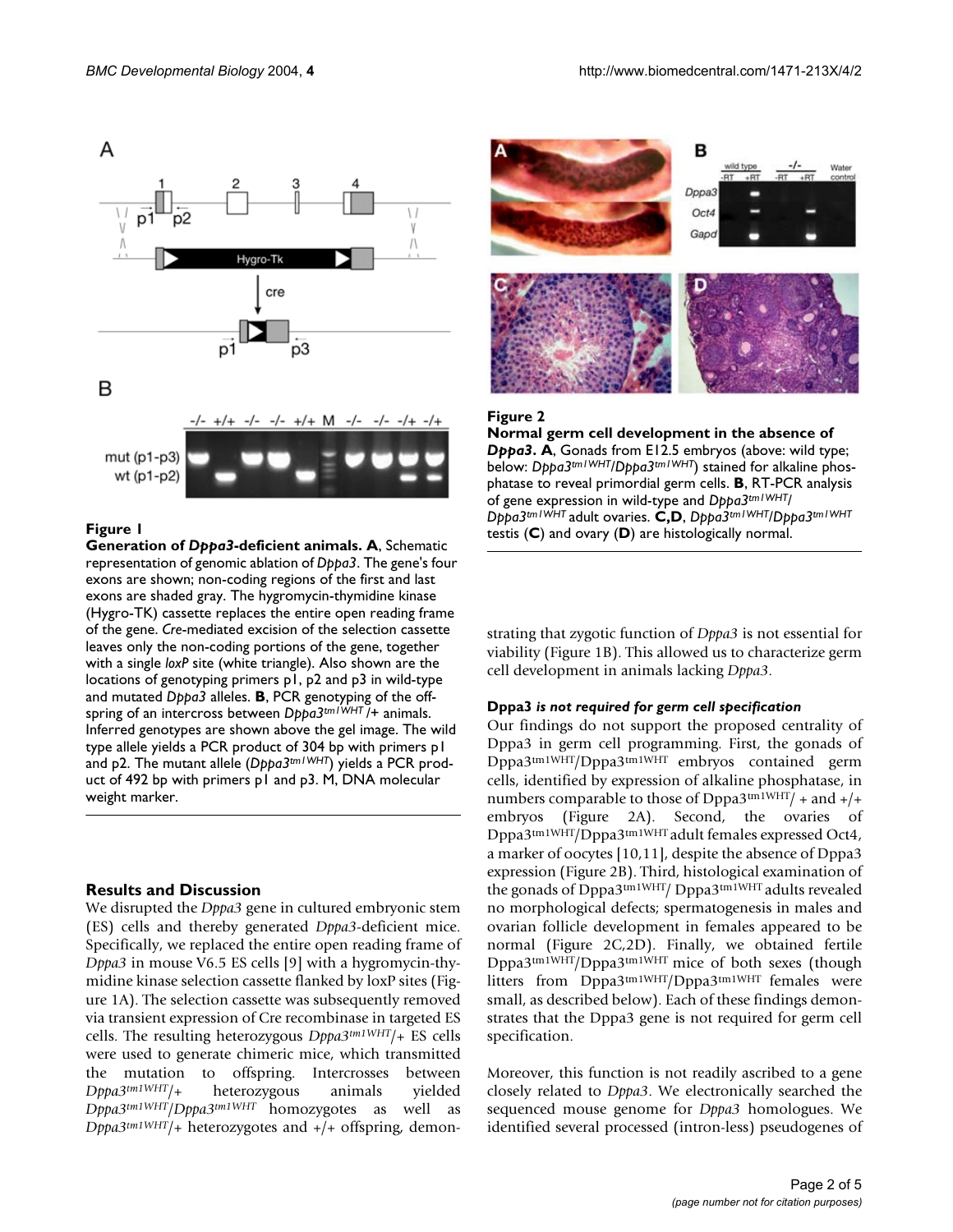*Dppa3*, but no functional, full-length homologue. As judged by RT-PCR analysis, the *Dppa3* pseudogenes are not expressed in embryonic or adult tissues (data not shown).

# **Dppa3** *is a potent maternal factor*

We found that *Dppa3* plays an important role in early embryonic development as a maternal factor. While *Dppa3tm1WHT*/*Dppa3tm1WHT* males were fully fertile, *Dppa3tm1WHT*/*Dppa3tm1WHT* females had small litters. This was true regardless of whether such females were crossed with *Dppa3tm1WHT*/*Dppa3tm1WHT*, *Dppa3tm1WHT*/+ or wild type males  $(3.5 \pm 1.5, 3.1 \pm 2.1, \text{ or } 3.0 \pm 0.9 \text{ viable phys})$ litter, respectively). By contrast, *Dppa3tm1WHT*/+ females of the same (mixed) genetic background had large litters when mated to *Dppa3tm1WHT*/*Dppa3tm1WHT* or *Dppa3<sup>tm1WHT</sup>*/+ males (9.4  $\pm$  3.5 or 10.1  $\pm$  3.2 viable pups/ litter, respectively).

We attribute the small litters from *Dppa3tm1WHT*/ *Dppa3tm1WHT* mothers to abnormalities that manifest early in embryogenesis, during the cleavage stages of preimplantation development. While nearly all embryos derived from *Dppa3*-deficient oocytes developed to the 2 cell or 4-cell stage (Figure 3A,3B,3C,3D), subsequent development was severely compromised in most such embryos (Figure 3E,3F). Some embryos derived from *Dppa3*-deficient oocytes failed to reach the 8-cell stage and instead showed evidence of compaction at the 4-cell stage. Other embryos derived from *Dppa3*-deficient oocytes cleaved to form 8 to 16 blastomeres, but failed to compact (Figure 3E,3F). These observations suggest that maternally supplied *Dppa3* function is important in the cleavage stages of pre-implantation development.

Might maternal *Dppa3* induce zygotic expression of *Oct4/ Pou5f1*, which encodes a transcription factor that is crucial to pre-implantation development [10,12]? To test this possibility, we crossed *Dppa3tm1WHT*/*Dppa3tm1WHT* females with *Dppa3* +/+, *Tg*(*Pou5f1* ∆*PE-GFP*)*10WHT*/*Tg*(*Pou5f1* ∆*PE-GFP*)*10WHT* males, the latter transmitting an Oct4-GFP transgene, with the *Oct4* promoter driving expression of GFP. We retrieved the resulting embryos at the 2-cell stage and cultured them in vitro for 72 hours to monitor expression of the Oct4-GFP transgene. All such embryos were observed to express the fluorescent marker, regardless of the degree to which the embryos developed or failed to develop during the culture period (Figure 3G,3H). Thus, the poor development of many embryos derived from *Dppa3*-deficient oocytes cannot be attributed to the absence of zygotic expression of *Oct4*. Further analysis of the maternal-effect phenotype of *Dppa3* should illuminate the molecular and biological context and consequences of the gene's activity.



# **Figure 3**

**Abnormal pre-implantation development of embryos derived from** *Dppa3***–deficient oocytes. A,C**, Cultured 2-cell (**A**) and 4-cell (**C**) control embryos derived from wild-type matings. **B,D**, Cultured 2-cell (**B**) and 4-cell (**D**) embryos produced by crossing *Dppa3tm1WHT*/ *Dppa3tm1WHT* females with wild-type males. **E,F**, E3.5 control embryos derived from wild-type matings have progressed to the blastocyst stage (**E**). By contrast, most E3.5 embryos produced by crossing *Dppa3tm1WHT*/*Dppa3tm1WHT* females with wild-type males have not progressed to the blastocyst stage and instead cleave abnormally and degenerate (**F**). **G,H**, Many embryos produced by crossing *Dppa3tm1WHT*/ *Dppa3tm1WHT* females with *Dppa3* +/+, *Tg*(*Pou5f1* ∆*PE-GFP*)*10WHT*/ *Tg*(*Pou5f1* ∆*PE-GFP*)*10WHT* males fail to develop normally beyond the 4-cell stage (**G**) but nonetheless express the Oct4-GFP marker (**H**).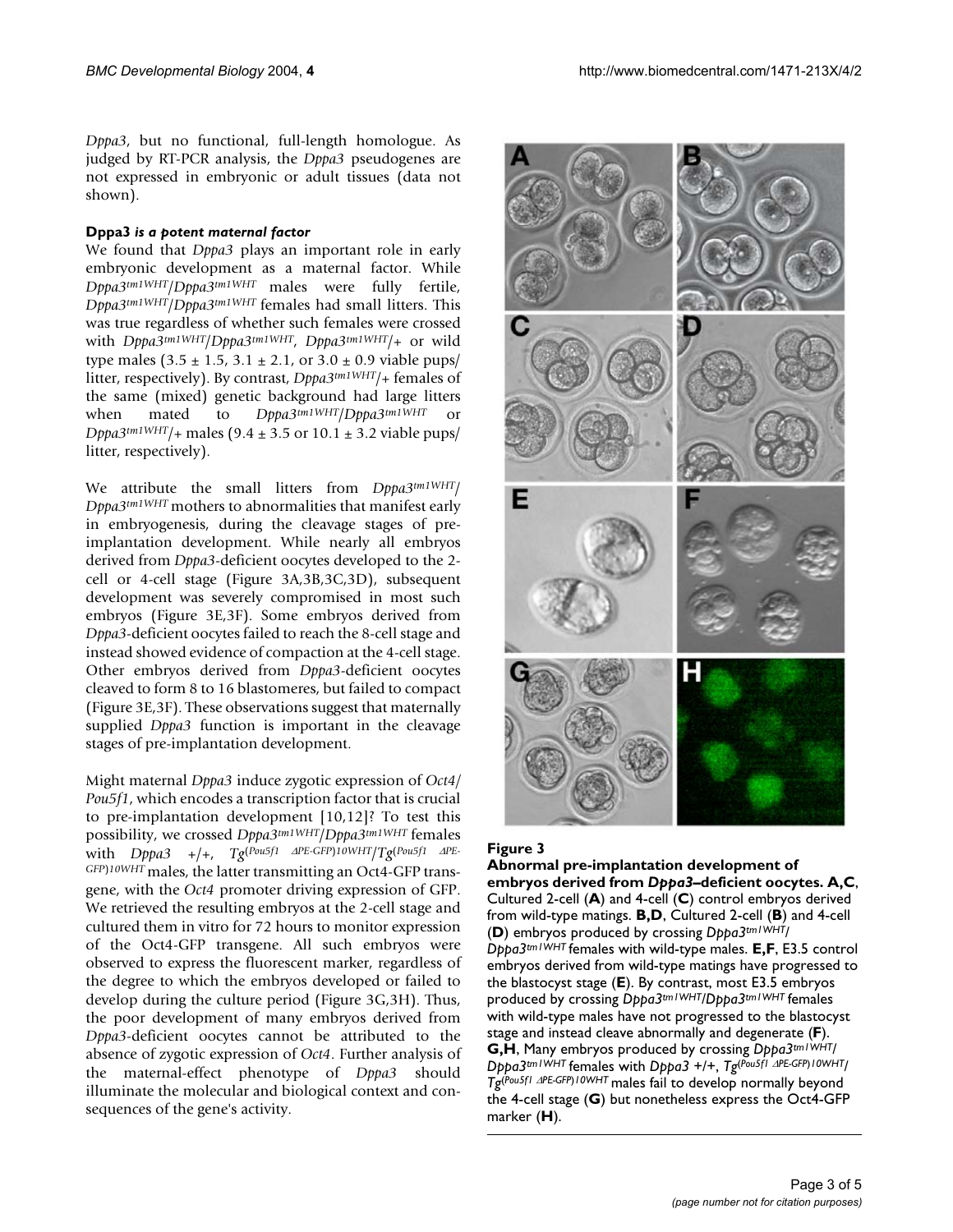# **Conclusions**

We conclude that *Dppa3* is not required for germ cell specification in mice. The identity of the mammalian gene or genes that program germ cells remains an open question. *Dppa3* appears to function as a maternal factor, with an important role early in embryogenesis, during cleavage.

# **Methods**

# *Generation of* **Dppa3***-deficient animals*

The *Dppa3* targeting construct contained 1.3-kb and 3-kb segments of mouse genomic DNA, the former located 5' of *Dppa3*'s translation initiation site and the latter located 3' of the termination codon (Figure 1). At the center of the construct was a 3-kb hygromycin-thymidine kinase selection cassette (Hygro-TK) flanked by two loxP direct repeats. V6.5  $(C57BL/6 \times 129/Sv)F1$  ES cells [9] were transfected by electroporation, and recombined clones were selected in the presence of hygromycin (Invitrogen). Correctly targeted clones were identified by long-distance genomic PCR. The Hygro-TK cassette was removed via transient transfection of ES cells with a Cre-expressing plasmid in the presence of ganciclovir (Sigma). The final genomic structure of the resulting clones was verified by Southern analysis. Two independently targeted ES cell clones were microinjected into Balb/c blastocysts to generate chimeras. Animals used in this study were of a mixed C57BL/6 × 129/Sv genetic background.

Primers for PCR genotyping were as follows: p1 (5' TAG CCT GGG GGT AGA CTC GGC TGT AT 3'); p2 (5' AAC GAG AAG AGA AGG GAG GGC TTC 3'); and p3 (5' TCA CAT AAA TCT GGA TCG TTG TGC ATC 3'). The wild type allele gives rise to a PCR product of 304 bp with primers p1 and p2. The mutant allele (*Dppa3tm1WHT*) gives rise to a PCR product of 492 bp with primers p1 and p3.

# *RNA isolation and RT-PCR*

Total RNAs were isolated from mouse tissues, and expression of *Dppa3*, *Oct4*, and *Gapd* was assayed by RT-PCR, all as described previously[8].

# *Alkaline phosphatase staining of primordial germ cells*

Gonads were dissected from wild type and *Dppa3tm1WHT* / *Dppa3tm1WHT* embryos on day 12.5 of gestation and stained for alkaline phosphatase as described previously [13].

# *Histology*

Dissected adult testes and ovaries were fixed overnight in Bouin's solution, imbedded in paraffin, sectioned, and stained with hematoxylin and eosin.

# *Generation of Oct4-GFP transgenic animals*

Mice bearing an Oct4-GFP transgene were generated by microinjection of a 14-kb *Oct4*∆ *PE-GFP* linear DNA fragment into  $C57Bl/6 \times SL F2$  hybrid mouse eggs. This construct essentially reproduces the previously described *GOF18*∆ *PE-lacZ* construct [14] but contains a gene for enhanced green fluorescent protein (EGFP, Clontech) in place of *lacZ* at the ATG of *Oct4*. Mice bearing transgene *Tg*(*Pou5f1* ∆*PE-GFP*)*10WHT* accurately reproduced the previously reported *Oct4* expression pattern [14] and were bred to generate *Tg*(*Pou5f1* ∆*PE-GFP*)*10WHT* /*Tg*(*Pou5f1* ∆*PE-GFP*)*10WHT* homozygous animals.

### *Isolation, culture and analysis of cleavage stage embryos*

2-cell embryos were flushed from oviducts at E1.5 and cultured for up to 72 hours in microdrops of KSOM (Specialty Media) under light mineral oil (Squibb) with 5%  $CO<sub>2</sub>$  in air. E3.5 embryos were flushed from uteri.

# **Authors' contributions**

AB conducted molecular biological, ES cell culture and embryological studies, and co-wrote the manuscript. MG carried out blastocyst injections. ML assisted in mouse and embryological studies. DP coordinated the study and co-wrote the manuscript. All authors read and approved the final manuscript.

# **Acknowledgements**

A.B. was a Leukemia & Lymphoma Society Special Fellow. Supported by the Howard Hughes Medical Institute.

# **References**

- 1. Extavour CG, Akam M: **[Mechanisms of germ cell specification](http://www.ncbi.nlm.nih.gov/entrez/query.fcgi?cmd=Retrieve&db=PubMed&dopt=Abstract&list_uids=10.1242/dev.00804) [across the metazoans: epigenesis and preformation](http://www.ncbi.nlm.nih.gov/entrez/query.fcgi?cmd=Retrieve&db=PubMed&dopt=Abstract&list_uids=10.1242/dev.00804)[.](http://www.ncbi.nlm.nih.gov/entrez/query.fcgi?cmd=Retrieve&db=PubMed&dopt=Abstract&list_uids=14597570)** *Development* 2003, **130:**5869-5884.
- 2. Wylie C: **[Germ cells](http://www.ncbi.nlm.nih.gov/entrez/query.fcgi?cmd=Retrieve&db=PubMed&dopt=Abstract&list_uids=10.1016/S0959-437X(00)00105-2)[.](http://www.ncbi.nlm.nih.gov/entrez/query.fcgi?cmd=Retrieve&db=PubMed&dopt=Abstract&list_uids=10889067)** *Curr Opin Genet Dev* 2000, **10:**410-413.
- 3. McLaren A: **[Primordial germ cells in the mouse](http://www.ncbi.nlm.nih.gov/entrez/query.fcgi?cmd=Retrieve&db=PubMed&dopt=Abstract&list_uids=10.1016/S0012-1606(03)00214-8)[.](http://www.ncbi.nlm.nih.gov/entrez/query.fcgi?cmd=Retrieve&db=PubMed&dopt=Abstract&list_uids=14512014)** *Dev Biol* 2003, **262:**1-15.
- 4. Lawson KA, Dunn NR, Roelen BA, Zeinstra LM, Davis AM, Wright CV, Korving JP, Hogan BL: **[Bmp4 is required for the generation](http://www.ncbi.nlm.nih.gov/entrez/query.fcgi?cmd=Retrieve&db=PubMed&dopt=Abstract&list_uids=10049358) [of primordial germ cells in the mouse embryo.](http://www.ncbi.nlm.nih.gov/entrez/query.fcgi?cmd=Retrieve&db=PubMed&dopt=Abstract&list_uids=10049358)** *Genes Dev* 1999, **13:**424-436.
- 5. Saitou M, Barton SC, Surani MA: **[A molecular programme for](http://www.ncbi.nlm.nih.gov/entrez/query.fcgi?cmd=Retrieve&db=PubMed&dopt=Abstract&list_uids=10.1038/nature00927) [the specification of germ cell fate in mice](http://www.ncbi.nlm.nih.gov/entrez/query.fcgi?cmd=Retrieve&db=PubMed&dopt=Abstract&list_uids=10.1038/nature00927)[.](http://www.ncbi.nlm.nih.gov/entrez/query.fcgi?cmd=Retrieve&db=PubMed&dopt=Abstract&list_uids=12124616)** *Nature* 2002, **418:**293-300.
- 6. Saitou M, Payer B, Lange UC, Erhardt S, Barton SC, Surani MA: **[Spec](http://www.ncbi.nlm.nih.gov/entrez/query.fcgi?cmd=Retrieve&db=PubMed&dopt=Abstract&list_uids=10.1098/rstb.2003.1329)[ification of germ cell fate in mice](http://www.ncbi.nlm.nih.gov/entrez/query.fcgi?cmd=Retrieve&db=PubMed&dopt=Abstract&list_uids=10.1098/rstb.2003.1329)[.](http://www.ncbi.nlm.nih.gov/entrez/query.fcgi?cmd=Retrieve&db=PubMed&dopt=Abstract&list_uids=14511483)** *Philos Trans R Soc Lond B Biol Sci* 2003, **358:**1363-1370.
- 7. Sato M, Kimura T, Kurokawa K, Fujita Y, Abe K, Masuhara M, Yasunaga T, Ryo A, Yamamoto M, Nakano T: **[Identification of PGC7, a](http://www.ncbi.nlm.nih.gov/entrez/query.fcgi?cmd=Retrieve&db=PubMed&dopt=Abstract&list_uids=10.1016/S0925-4773(02)00002-3) [new gene expressed specifically in preimplantation embryos](http://www.ncbi.nlm.nih.gov/entrez/query.fcgi?cmd=Retrieve&db=PubMed&dopt=Abstract&list_uids=10.1016/S0925-4773(02)00002-3) [and germ cells](http://www.ncbi.nlm.nih.gov/entrez/query.fcgi?cmd=Retrieve&db=PubMed&dopt=Abstract&list_uids=10.1016/S0925-4773(02)00002-3)[.](http://www.ncbi.nlm.nih.gov/entrez/query.fcgi?cmd=Retrieve&db=PubMed&dopt=Abstract&list_uids=11900980)** *Mech Dev* 2002, **113:**91-94.
- 8. Bortvin A, Eggan K, Skaletsky H, Akutsu H, Berry DL, Yanagimachi R, Page DC, Jaenisch R: **[Incomplete reactivation of Oct4-related](http://www.ncbi.nlm.nih.gov/entrez/query.fcgi?cmd=Retrieve&db=PubMed&dopt=Abstract&list_uids=10.1242/dev.00366) [genes in mouse embryos cloned from somatic nuclei](http://www.ncbi.nlm.nih.gov/entrez/query.fcgi?cmd=Retrieve&db=PubMed&dopt=Abstract&list_uids=10.1242/dev.00366)[.](http://www.ncbi.nlm.nih.gov/entrez/query.fcgi?cmd=Retrieve&db=PubMed&dopt=Abstract&list_uids=12620990)** *Development* 2003, **130:**1673-1680.
- 9. Eggan K, Akutsu H, Loring J, Jackson-Grusby L, Klemm M, Rideout W. M., 3rd, Yanagimachi R, Jaenisch R: **[Hybrid vigor, fetal over](http://www.ncbi.nlm.nih.gov/entrez/query.fcgi?cmd=Retrieve&db=PubMed&dopt=Abstract&list_uids=10.1073/pnas.101118898)[growth, and viability of mice derived by nuclear cloning and](http://www.ncbi.nlm.nih.gov/entrez/query.fcgi?cmd=Retrieve&db=PubMed&dopt=Abstract&list_uids=10.1073/pnas.101118898) [tetraploid embryo complementation](http://www.ncbi.nlm.nih.gov/entrez/query.fcgi?cmd=Retrieve&db=PubMed&dopt=Abstract&list_uids=10.1073/pnas.101118898)[.](http://www.ncbi.nlm.nih.gov/entrez/query.fcgi?cmd=Retrieve&db=PubMed&dopt=Abstract&list_uids=11331774)** *Proc Natl Acad Sci U S A* 2001, **98:**6209-6214.
- 10. Pesce M, Scholer HR: **[Oct-4: gatekeeper in the beginnings of](http://www.ncbi.nlm.nih.gov/entrez/query.fcgi?cmd=Retrieve&db=PubMed&dopt=Abstract&list_uids=11463946) [mammalian development.](http://www.ncbi.nlm.nih.gov/entrez/query.fcgi?cmd=Retrieve&db=PubMed&dopt=Abstract&list_uids=11463946)** *Stem Cells* 2001, **19:**271-278.
- 11. Pesce M, Wang X, Wolgemuth DJ, Scholer H: **[Differential expres](http://www.ncbi.nlm.nih.gov/entrez/query.fcgi?cmd=Retrieve&db=PubMed&dopt=Abstract&list_uids=10.1016/S0925-4773(98)00002-1)[sion of the Oct-4 transcription factor during mouse germ](http://www.ncbi.nlm.nih.gov/entrez/query.fcgi?cmd=Retrieve&db=PubMed&dopt=Abstract&list_uids=10.1016/S0925-4773(98)00002-1) [cell differentiation](http://www.ncbi.nlm.nih.gov/entrez/query.fcgi?cmd=Retrieve&db=PubMed&dopt=Abstract&list_uids=10.1016/S0925-4773(98)00002-1)[.](http://www.ncbi.nlm.nih.gov/entrez/query.fcgi?cmd=Retrieve&db=PubMed&dopt=Abstract&list_uids=9507072)** *Mech Dev* 1998, **71:**89-98.
- 12. Nichols J, Zevnik B, Anastassiadis K, Niwa H, Klewe-Nebenius D, Chambers I, Scholer H, Smith A: **[Formation of pluripotent stem](http://www.ncbi.nlm.nih.gov/entrez/query.fcgi?cmd=Retrieve&db=PubMed&dopt=Abstract&list_uids=9814708)**